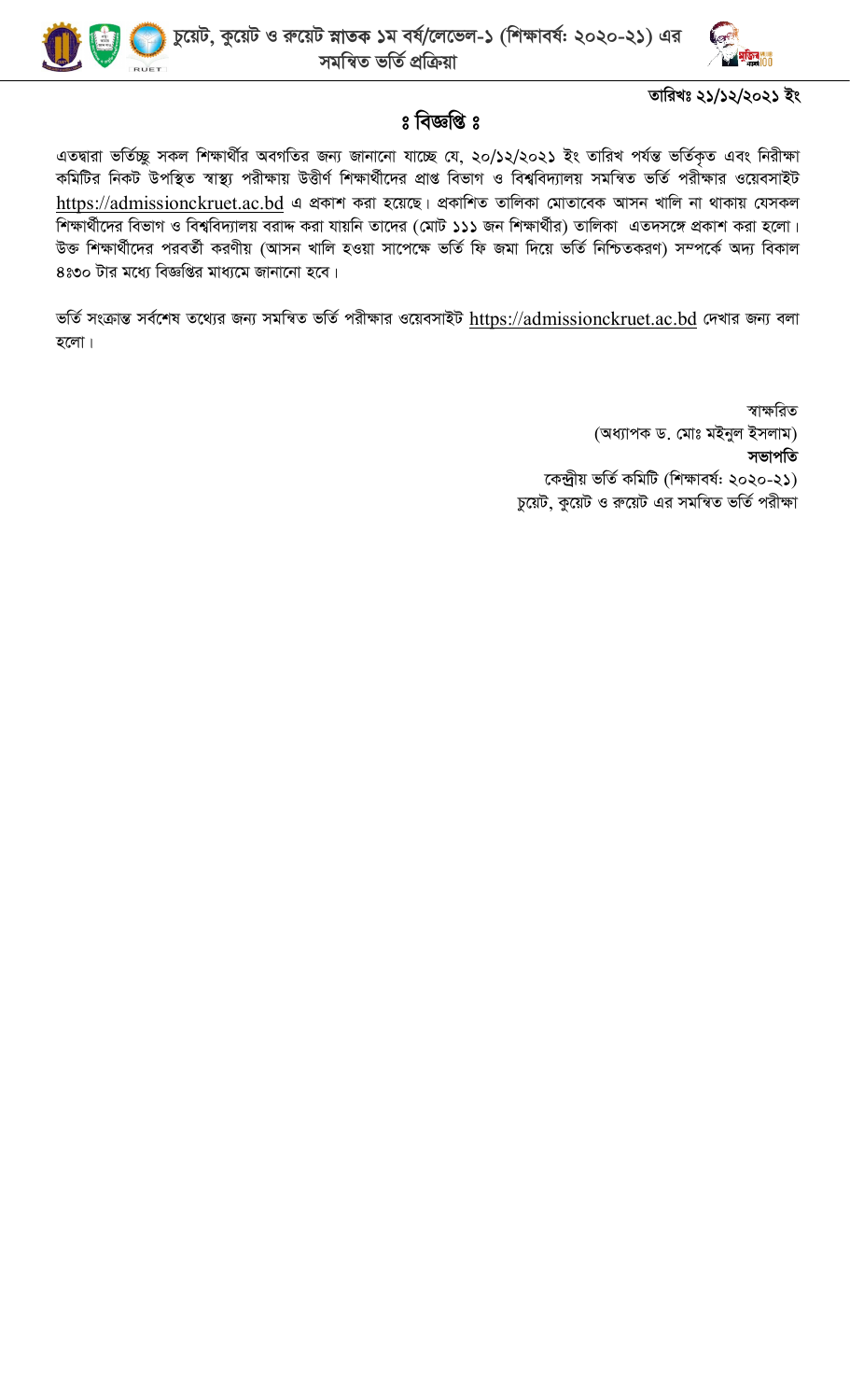



## **List of Students (Not Allotted Any Department / University) (Update : 20/12/2021)**

| Roll  | <b>Name</b>                    | <b>Merit</b> |
|-------|--------------------------------|--------------|
| 66308 | MD. SHAER SAKIB                | 4348         |
| 54259 | <b>MEHEDI HASSAN KHOKA</b>     | 4349         |
| 60596 | MD. MAHABUB ALOM REFAET        | 4351         |
| 54331 | SHANJID BIN SHAHJAHAN          | 4354         |
| 54958 | <b>FARHAN SAYED</b>            | 4355         |
| 55369 | <b>ABDULLAH AL RIAZ</b>        | 4356         |
| 65588 | <b>MD.WAMY HASAN</b>           | 4357         |
| 65851 | <b>S.B.A WAKKAS</b>            | 4358         |
| 61648 | MD. MAMUN                      | 4359         |
| 78019 | A. B. M. SHAHRIAR              | 4362         |
| 73574 | AFIA ANJUM LIMA                | 4363         |
| 57055 | KOUSHIK KUMAR SHILL            | 4364         |
| 75712 | MD. ISAHAQUE                   | 4365         |
| 66559 | MD ATIKUZZAMAN                 | 4366         |
| 78631 | JANNATUL FERDOUS ASHA          | 4367         |
| 77696 | <b>MST. MOIMUNA AKTHER</b>     | 4369         |
| 50147 | <b>TASFIA ALI MUTTAKI</b>      | 4370         |
| 61795 | MD. ALAMIN HOSSEN              | 4371         |
| 78790 | <b>NABILA MUSTARY</b>          | 4373         |
| 63002 | MD. TAUFIQ ISLAM               | 4374         |
| 50877 | MAHMUDUL HASAN BHUIYAN         | 4375         |
| 55965 | SHARMILA JAFRIN JUIN           | 4376         |
| 51249 | <b>SHARMEN SULTANA SHATHY</b>  | 4377         |
| 70409 | <b>ANAMUL HOQUE</b>            | 4378         |
| 52631 | <b>MD. HOSSAIN SARKAR RONY</b> | 4379         |
| 50853 | MD. ARMAN HOSSAIN              | 4380         |
| 54038 | ASHRAFIA ALAM CHOWDHURY        | 4381         |
| 55589 | <b>MOLLIKA MAFIZ</b>           | 4382         |
| 77595 | TASNIA JAHAN                   | 4383         |
| 52909 | MD. HASIN RAIHAN TOWSIF        | 4387         |
| 58686 | PULAK RANJAN DAS               | 4388         |
| 51870 | SADIA AFRIN MAISHA             | 4391         |
| 73553 | RIDOY CHADNRA ROY              | 4393         |
| 57327 | ANIK SHAKHAR MAJUMDER          | 4396         |
| 50317 | MD. ALI FAHIM                  | 4399         |
| 74986 | SOURAV PODDER                  | 4401         |
| 51287 | <b>ASIF SAIMAN</b>             | 4403         |
| 51411 | <b>SHOPNIL CHOWDHURY</b>       | 4404         |
| 50919 | MD. RAKIB UDDIN                | 4405         |
| 77220 | <b>SHAHEED AL MAGFUR</b>       | 4406         |
| 58762 | ADHORA PAUL                    | 4407         |
| 69261 | <b>MD. SYFUL ISLAM SHAKIL</b>  | 4408         |
| 60905 | MD. SAHANUR ALAM PRODHAN SUJAN | 4409         |
| 79254 | <b>SHADMAN AKIF RAYEN</b>      | 4411         |
| 71483 | MD. NAIMUR RAHMAN JOY          | 4413         |
| 55040 | MD. MOSADDIK MASHRAFI MOUSUM   | 4414         |
| 52630 | SADIA SAMANTA                  | 4415         |
| 60863 | <b>JANNATUL FERDOUS</b>        | 4416         |
| 51308 | ANANTA KARMAKAR                | 4417         |
| 73079 | MST. KHATIJATUL KOBRA          | 4419         |
| 52643 | SADIA HUMAIRA FAIZA            | 4420         |
| 75619 | SHAMIA TASNIM SHRABONY         | 4421         |
| 54406 | <b>ADIB AL ARABI</b>           | 4422         |
| 76157 | FATEMA TUZ ZOHURA MIM          | 4423         |
| 58514 | <b>AFRA IBNATH</b>             | 4424         |
| 75831 | <b>NIBIR MAHMUD</b>            | 4425         |